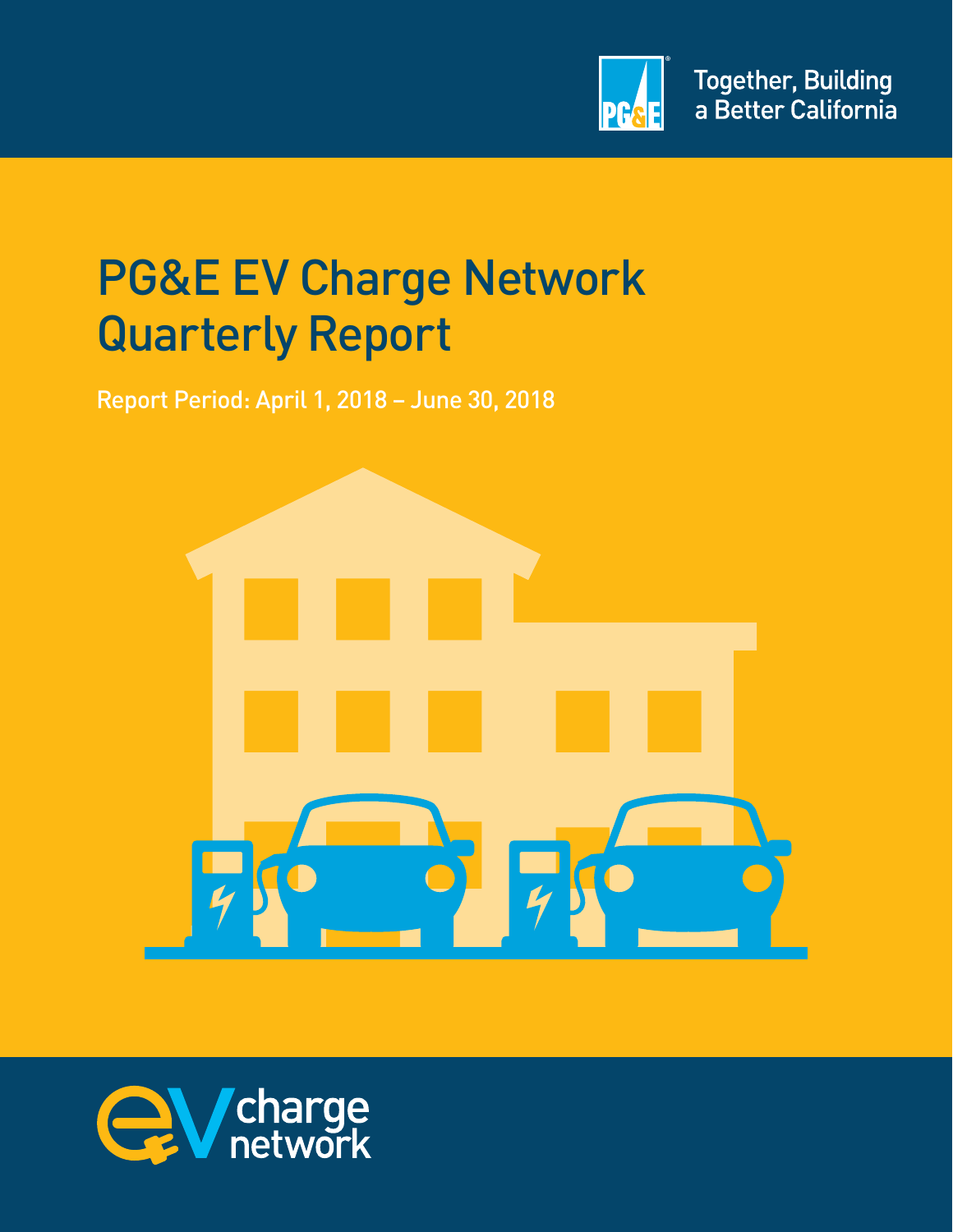# Table of Contents

| <b>1. Executive Summary</b><br>1.1 EV Charge Network Program Overview<br>1.2 Summary for Quarter                                                                                           |    |
|--------------------------------------------------------------------------------------------------------------------------------------------------------------------------------------------|----|
| 2. Customer Interest, Outreach, and Education<br>2.1 EV Charge Network Applications<br>2.2 Sales and Marketing<br>2.3 Online Tools & Resources<br>2.4 Customer Experience and Satisfaction | 3  |
| 3. Electric Vehicle Supply Equipment Procurement<br>3.1 Procurement Process<br>3.2 RFQ - EV Charge Owner Options<br>3.3 RFP - EV Charge Sponsor Options<br>3.4 Procurement Next Steps      | 7  |
| 4. Charger Utilization and Load Management<br>4.1 Charger Utilization<br>4.2 Load Management Plan<br>4.3 Load Management Data                                                              | 9  |
| <b>5. Program Operations</b><br>5.1 Summary of Approved Sites<br>5.2 Construction<br><b>5.3 Operational Metrics</b><br>5.4 Program Costs                                                   | 10 |
| <b>6. Supplier Diversity</b>                                                                                                                                                               | 12 |
| 7. Program Advisory Council Feedback                                                                                                                                                       | 13 |
| <b>8. Conclusion</b>                                                                                                                                                                       | 14 |
| 9. Appendix A<br>9.1 Summary of Program Advisory Council Comments and PG&E Response<br>9.2 Direct Program Advisory Comments                                                                | 15 |
| 10. Appendix B                                                                                                                                                                             | 18 |
| 11. Appendix C                                                                                                                                                                             | 19 |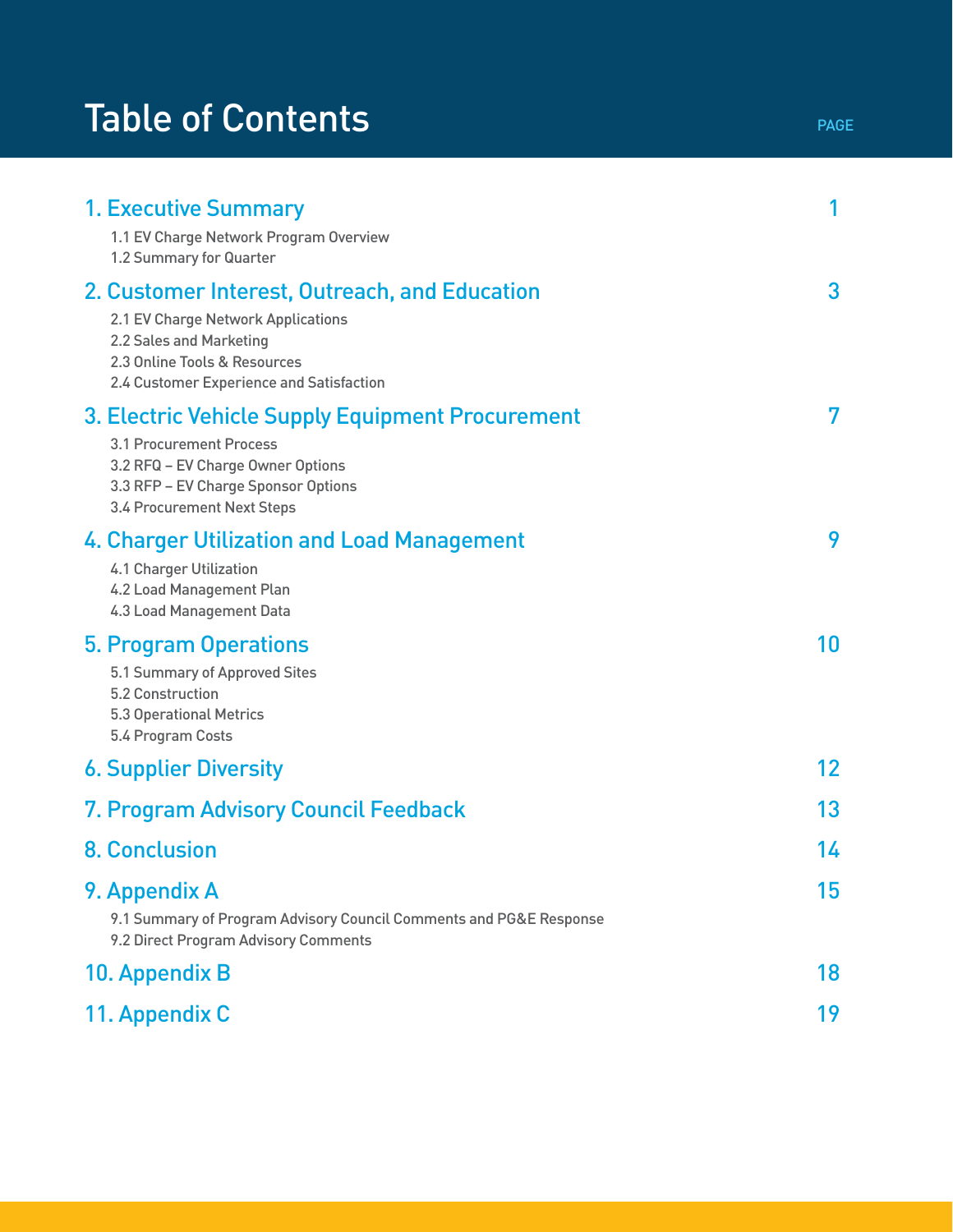<span id="page-2-0"></span>

### 1. Executive Summary

### 1.1 EV Charge Network Program Overview

PG&E's EV Charge Network (EVCN) program was approved on December 15, 2016 through a unanimous vote of the California Public Utilities Commission (Commission). The purpose of the program is to increase access to charging for electric vehicles (EV) within PG&E's service territory. The program intends to install 7,500 charging ports over a three-year period focusing on two key market segments, workplaces and multi-unit dwellings. The program includes deployment targets of 15% in Disadvantaged Communities (DACs), as well as in 20-50% in Multi-Unit Dwellings (MUDs). These targets aid in facilitating market entry for previously underserved communities and market segments. For participating site hosts, the program is organized into two ownership options: "EV Charge Owner" and "EV Charge Sponsor."

**EV Charge Owner:** The majority of the electric vehicle service equipment (EVSE) (a minimum of 65%) will be owned by site hosts who are PG&E non-residential customers that have EV charging stations installed on their property. All site hosts may choose to participate under this program option. For these installations, PG&E will install and maintain the EV service connection (make ready infrastructure) to support their use. The site host will be responsible for buying and installing the EV charging station. At these locations, rebates will be offered to site hosts for the EV charging station. The rebates will be paid after the charging stations are installed and operational.

**EV Charge Sponsor:** At the discretion of the individual site host, PG&E may be requested to install, own, and maintain up to 35% (2,625) of the EV charging stations deployed. These EV charging stations will be installed in a turnkey operation to maximize site host convenience. EV Charge Sponsor site hosts must be multi-unit dwellings (MUDs) or workplaces located in disadvantaged communities (DACs).

### 1.2 Summary for Quarter

The following section provides a brief summary of the milestones and actions performed throughout the quarter. This includes EV adoption in PG&E's service territory, program participant interest, a summary of the Program Advisory Council (PAC) meeting, program milestones, and key barriers to implementation.

### EV Adoption in PG&E Service Territory

The EV Charge Network program intends to support the adoption of EVs in PG&E territory by providing the infrastructure to support adequate charging and remove obstacles to adoption. With most recent data available through Q1 2018, this is the second consecutive quarter reporting over 10,000 EV registrations in PG&E territory, and represents a 13% improvement over Q1 2017.



#### FIGURE 1.1: EV REGISTRATIONS IN PG&E TERRITORY

SOURCE: EPRI analysis of vehicle registration data

PG&E offers two residential EV rates for customers who own an EV. Both of these rates are time-of-use (TOU) rates and will vary based on time of day. The EV-A rate combines the customer's EV electricity use with the main household consumption on the same meter whereas the EV-B rate tracks EV electricity consumption separately from household use through a new meter dedicated to charger. At the end of Q2 2018, 45,100 PG&E customers were enrolled in the EV-A rate and 348 customers were enrolled in the EV-B rate.

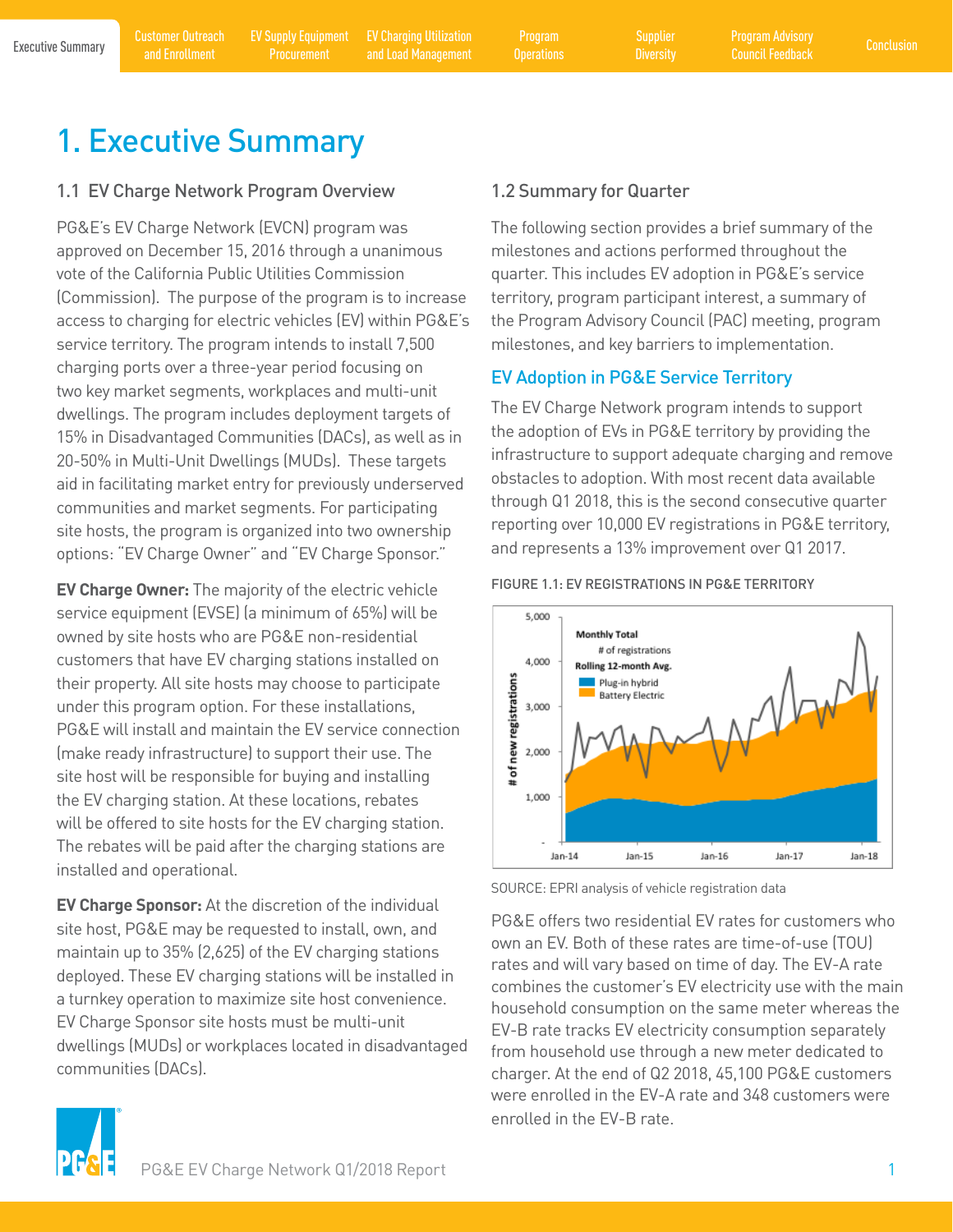Executive Summary [Customer Outreach](#page-4-0) EV Supply Equipment EV Charging Utilization Program Supplier Program Advisory<br>Executive Summary and Encellment Programent and Lead Management Operations Diversity Council Encelhack Concl [EV Supply Equipment](#page-8-0)  Procurement

[EV Charging Utilization](#page-10-0)  and Load Management Program

**[Diversity](#page-13-0)** 

### Program Participation Interest

PG&E officially launched the EV Charge Network program in January 2018. However, the program has been operating under a soft launch since late October 2017 when the online application was made available. PG&E has experienced steady interest from customers applying for participation in the EVCN program. Figure 1.2 shows the cumulative number of submitted and approved applications through Q2 2018.

FIGURE 1.2: NUMBER OF APPLICATIONS SUBMITTED AND APPROVED IN 2018 THROUGH Q2



As of June 30, 2018, PG&E had received 256 applications. At the close of Q2 2018, 56 sites had been approved and moved into final design and preconstruction phases, including 3 sites that have completed construction, installation, and activation of chargers. A total of 107 applications have been waitlisted or cancelled. More details on the status of applications can be found in Section 2 of this report. Further information on approved and in-progress sites can be found in Section 5 of this report.

### Program Advisory Council (PAC)

On June 20, 2018, PG&E held the second Program Advisory Council meeting of 2018. Beginning in 2018, PG&E expanded the focus of the PAC meeting to address broader clean transportation programs and initiatives, creating the Clean Transportation Program Advisory Council. PG&E presented an update on the EV Charge Network program including marketing, education and outreach; procurement; and construction to date. PG&E also gave an update of the four SB350 Priority Review Projects: Medium/ Heavy Duty Fleet Customer Demonstration; Electric School Bus Renewables Integration; Idle Reduction Technology; and Home Charger Information Resource Pilot. Finally, PG&E highlighted the final decision approving SB350 Standard Review Projects, FleetReady and Fast Charge programs, laying out a preliminary implementation timeline and the role of the PAC in providing input on program implementation. The Clean Transportation Program Advisory Council will continue to meet quarterly to discuss progress of the EV Charge Network, FleetReady, and Fast Charge programs.

Approximately 26 organizations, representing stakeholders from industry, government, and nonprofits, attended in-person and online. This meeting provided updates on the number of applications received over the lifetime of the program as well as an update on procurement and construction. More details on the 2018 Q2 PAC meeting can be found in Section 7 and the Appendix of this report.

<sup>2.</sup> Disadvantaged Communities are defined as the top 25% most impacted census tracts within PG&E's service territory per the CalEnviroScreen3.0, or the latest version.



<sup>1.</sup> The Commission approved the EV Charge Network in D 16-12-065.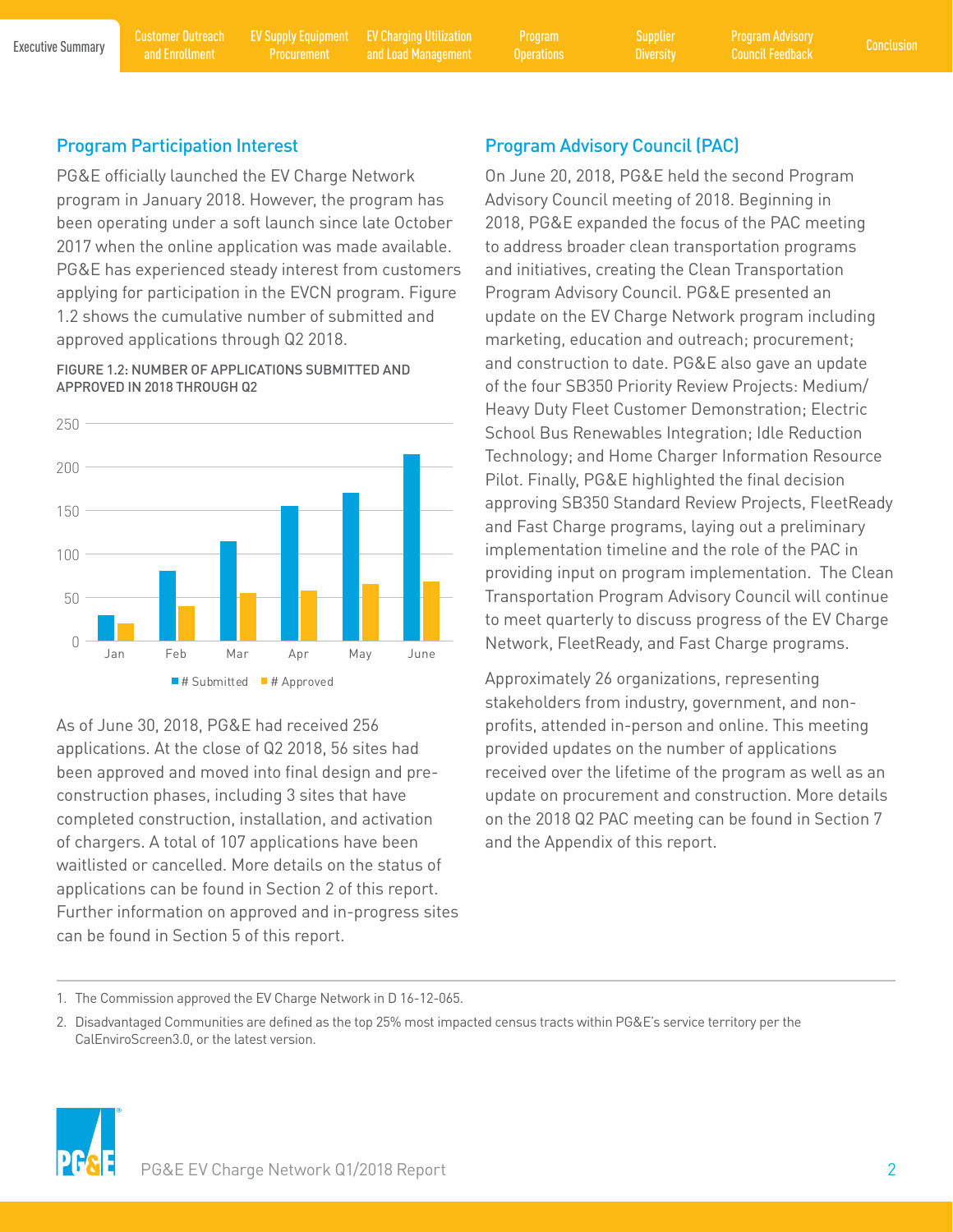### <span id="page-4-0"></span>2. Customer Interest, Outreach, and Education

### 2.1 EV Charge Network Applications

Since launch of the EV Charge Network program website and online application in Q3 2017, PG&E has received a total of 256 applications, over a third of which were received in Q2 2018. Table 2.1 shows the total number of applications received and the number of applications in each stage at the end of Q2 2108.



FIGURE 2.1 SUMMARY OF APPLICATION STATUS THROUGH Q2 2018

In Q2, the EVCN program received interest from a range of sites, with most applications coming from workplaces. PG&E began to see customers submit multiple applications for the same company or organization which are reviewed and processed together as a portfolio of sites for that single customer. Continued preference for the EV Charge Owner option is demonstrated through applications submitted in Q2. Table 2.2 shows the breakdown of property type, disadvantaged community status, and program participation across all applications received to date.

#### TABLE 2.2 APPLICANT PROFILE

|                                       | <b>NUMBER OF</b><br><b>APPLICATIONS</b> | <b>PERCENT OF</b><br><b>APPLICATIONS</b> |
|---------------------------------------|-----------------------------------------|------------------------------------------|
| <b>PROPERTY TYPE</b>                  |                                         |                                          |
| <b>MUD</b>                            | 63                                      | 25%                                      |
| <b>Workplace</b>                      | 193                                     | <b>75%</b>                               |
| <b>DISADVANTAGED COMMUNITY STATUS</b> |                                         |                                          |
| <b>Disadvantaged Community</b>        | 62                                      | 24%                                      |
| <b>Other PG&amp;E Territory</b>       | 194                                     | <b>76%</b>                               |
| PROGRAM PARTICIPATION                 |                                         |                                          |
| <b>EV Charge Owner</b>                | 204                                     | 80%                                      |
| <b>EV Charge Sponsor</b>              | 52                                      | <b>20%</b>                               |

Applicants reported hearing about the EVCN program from various sources. Outreach conducted by PG&E's sales team contributed to over 50% of total applications submitted. Figure 2.1 depicts how applicants have heard of the EVCN program as indicated on the online application.

#### FIGURE 2.2: EVCN PROGRAM APPLICANT SOURCE OF PROGRAM KNOWLEDGE



Sites applying for the EVCN program span PG&E's service territory geographically, but the majority are located in PG&E's Central Coast region which includes South San Francisco to San Luis Obispo, including the South Bay Area. Approximately one-third of applications have been

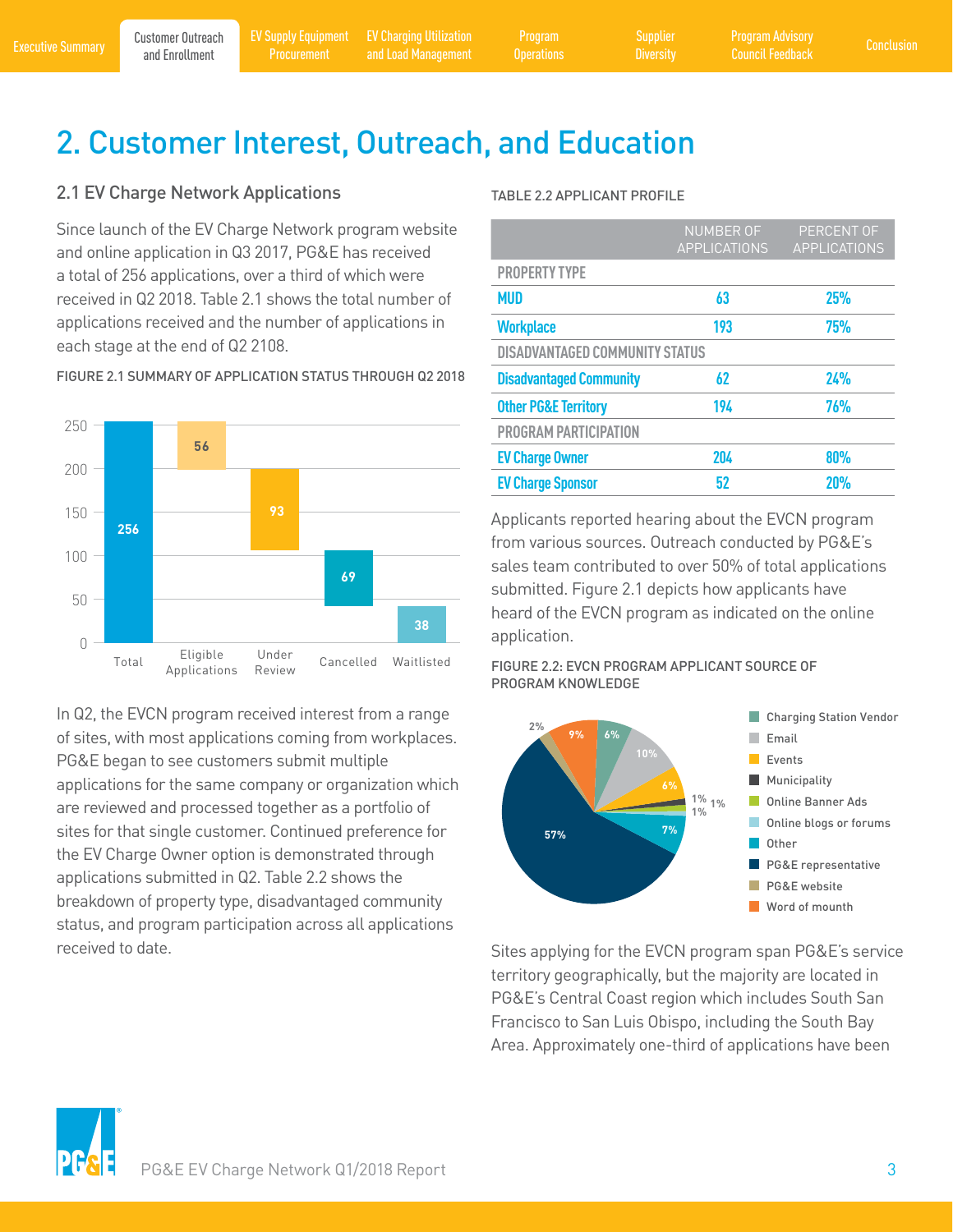**[Diversity](#page-13-0)** 

received from sites located in the Bay Area with just under 50% coming from Central Coast regions.

Approximately 25% of submitted applications have been cancelled through the end of Q2 for various reasons, the two most common reasons, contributing to half of all cancelled applications, are due to program features or the project being cost prohibitive for PG&E. Common reasons for sites being cancelled include:

- High anticipated project costs: PG&E may cancel a site that has high estimated costs, often due to the required trenching distance from the transformer to the parking spaces, or the need for a transformer upgrade.
- Customer budget constraints: In some cases, participation in the EVCN program exceeds the customer's budget for EV chargers.
- Program features: Some customers are unable to meet program requirements, such as the minimum of 10 ports per site, or a site served by customerowned infrastructure that PG&E cannot utilize under this program.
- Land or legal challenges: Participant concerns with the program terms and conditions or land easement can be a barrier to participation.

### **Q2 2018 Program Milestones**

• **Enhanced eligibility assessment process.** Having previously identified high design phase attrition rates, a new eligibility assessment process was designed and implemented in Q2 to improve customer experience and secure commitment. PG&E identified the most common causes of sites being waitlisted or cancelled and found that approved program participants were moving into design without having a complete understanding of program participation requirements as well as not having the property owner or authorized decision-maker sign off on program terms and conditions and easement

language. PG&E onboarded dedicated customer support specialists to walk applicants through program details and provide step-by-step guidance to customers throughout eligibility assessment. PG&E also implemented an acceptance packet which includes a Customer Acceptance Agreement that must be signed by the authorized decision-maker for the property before confirming acceptance into the EVCN program.

- **Launched targeted customer outreach strategy.**  PG&E launched a targeted customer acquisition strategy focusing on key geographies which is intended to generate a more consistent pipeline of applications while using program budget more efficiently. The key geographies PG&E is starting with are Oakland, Stockton, San Jose, Fresno, and Santa Rosa.
- **New customer tools.** PG&E released a cost calculator tool for EVCN applicants. The tool serves to inform customers on the upfront costs for participating in the EVCN program and includes the following features: available incentives based on the customer's site location and purpose (workplace or MUD), ability to include vendor quotes for the EVSE, and a summary of total cost based on EVSE ownership option. PG&E continued development of a rate-adder tool which will help customers determine the non-energy costs they may see on their electricity bill for their chargers and how to accurately include these costs in driver pricing.
- **New construction.** Continuing to see a steady interest from customers currently evaluating new construction projects, those that do not have existing PG&E infrastructure to build off of, PG&E has identified a couple pilot new construction projects to develop a contract and construction model that can be formalized and scaled to all interested parties that can meet certain requirements. PG&E expects to a have a process flushed out by the end of the year.

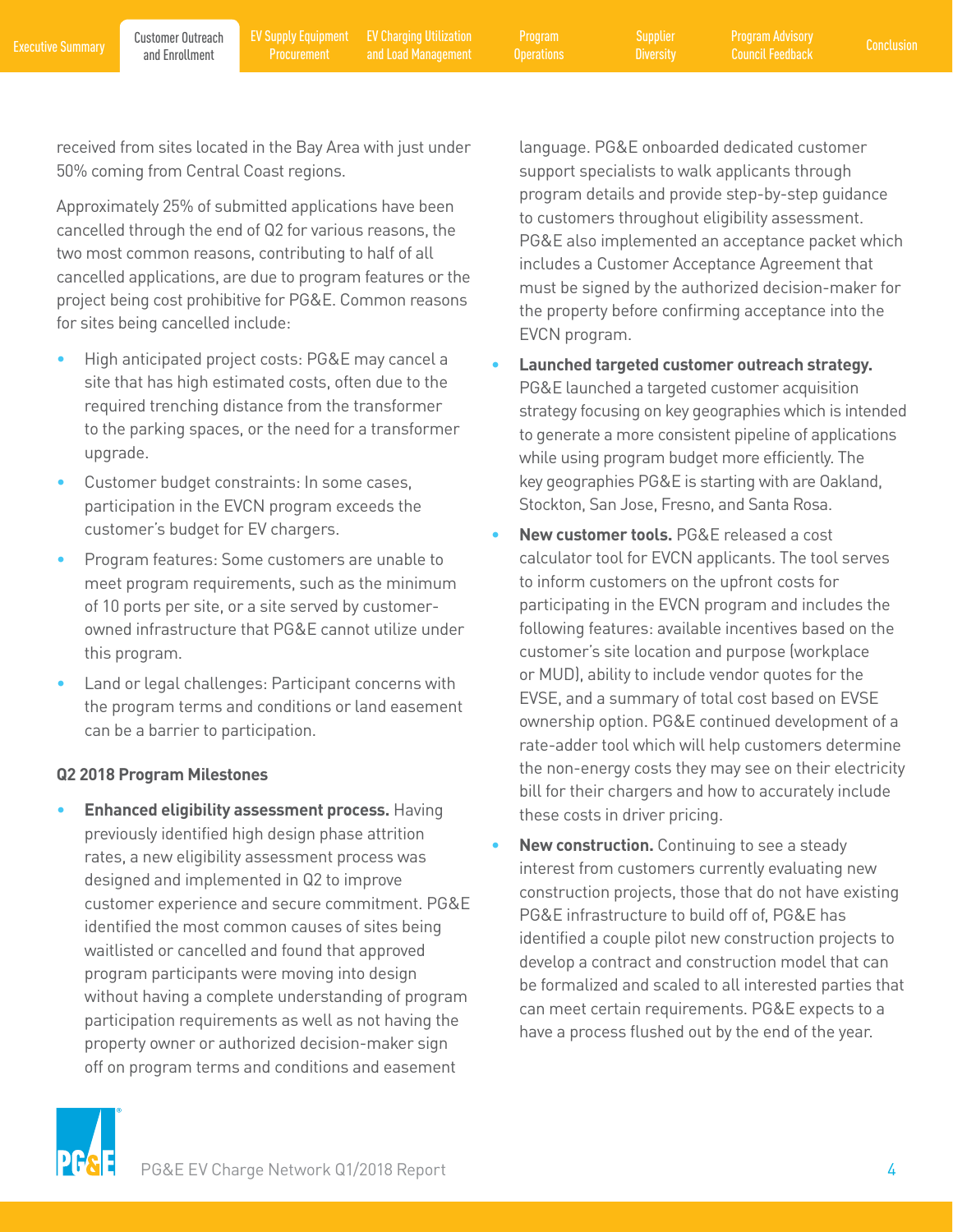**[Diversity](#page-13-0)** 

### **Q2 2018 Challenges and Lessons Learned**

- **EVSP data integration.** Some EV charging station service providers experienced challenges transmitting utilization data for newly activated sites. This required PG&E to troubleshoot with participating EVSPs to ensure data was being sent to PG&E and received as planned. PG&E will continue to monitor initial EVSP data integration and ensure information is being transmitted properly.
- **ADA siting issues.** EV ADA parking presents new regulations and compliance measures that construction and design teams are getting up to speed on. This has led to siting issues in the field as well as a reason for sites being cancelled in the case where ADA compliance is not found to be feasible given the existing site layout. PG&E continues to build a strong understanding of how ADA EV parking requirements are met with each site and integrate learnings from requirements of the local Authority Having Jurisdiction.
- **Customer acceptance lead time.** Since implementing the new eligibility assessment process and requiring a customer acceptance agreement to be signed, PG&E has seen longer lead time for applications to move through eligibility assessment and enter design as an approved site. Customers are seeking full cost information before confirming participation, which entails reaching out to vendors for quotes and oftentimes presenting program participation scope to leadership. The shift towards longer processing time in eligibility assessment is intended to result in a more efficient process downstream, ensuring that customers are prepared to move quickly through design and construction.
- **Education and support for developing charger pricing plans.** With the activation of three new sites, PG&E saw several questions from the customers about how to set appropriate pricing plans with their

EVSP. The key decision for the site host is whether to set up pass-through pricing or build a customized plan. PG&E took steps to provide direction to these customers and start planning for further education to deliver via the Rate-Adder Tool expecting to launch in July.

### 2.2 Marketing and Sales

A new strategy was developed for outreach that is intended to be more efficient in acquiring our target customers.

### **Key components of PG&E's strategy include:**

- **Geographic focus:** a few key geographies were chosen to begin targeted outreach, with more to be added over time. Any site is welcome to apply across our geography, but a targeted approach ensures that marketing spend is used most effectively and costs are reduced by having crews travel short distances between consecutive projects. Current key geographies are Fresno, Stockton, Oakland, San Jose, and Santa Rosa. They were chosen using a combination of factors, including concentration of disadvantaged communities, commitment to electric vehicles, and availability of funding.
- **Target portfolio:** a target portfolio was developed that will be proactively built through outreach. A number of elements contribute to the success of this program, so PG&E established a set of targets that will help the program be successful across implementation metrics. The main components are CPUC targets for MUDs and DACs, with added components such as larger sites to balance the higher costs of small MUD or DAC sites. Performance metrics (composition of installed and submitted sites, attrition rates) are continually being evaluated to ensure DAC and MUD sites are prioritized, while balancing with overall program budgetary constraints.

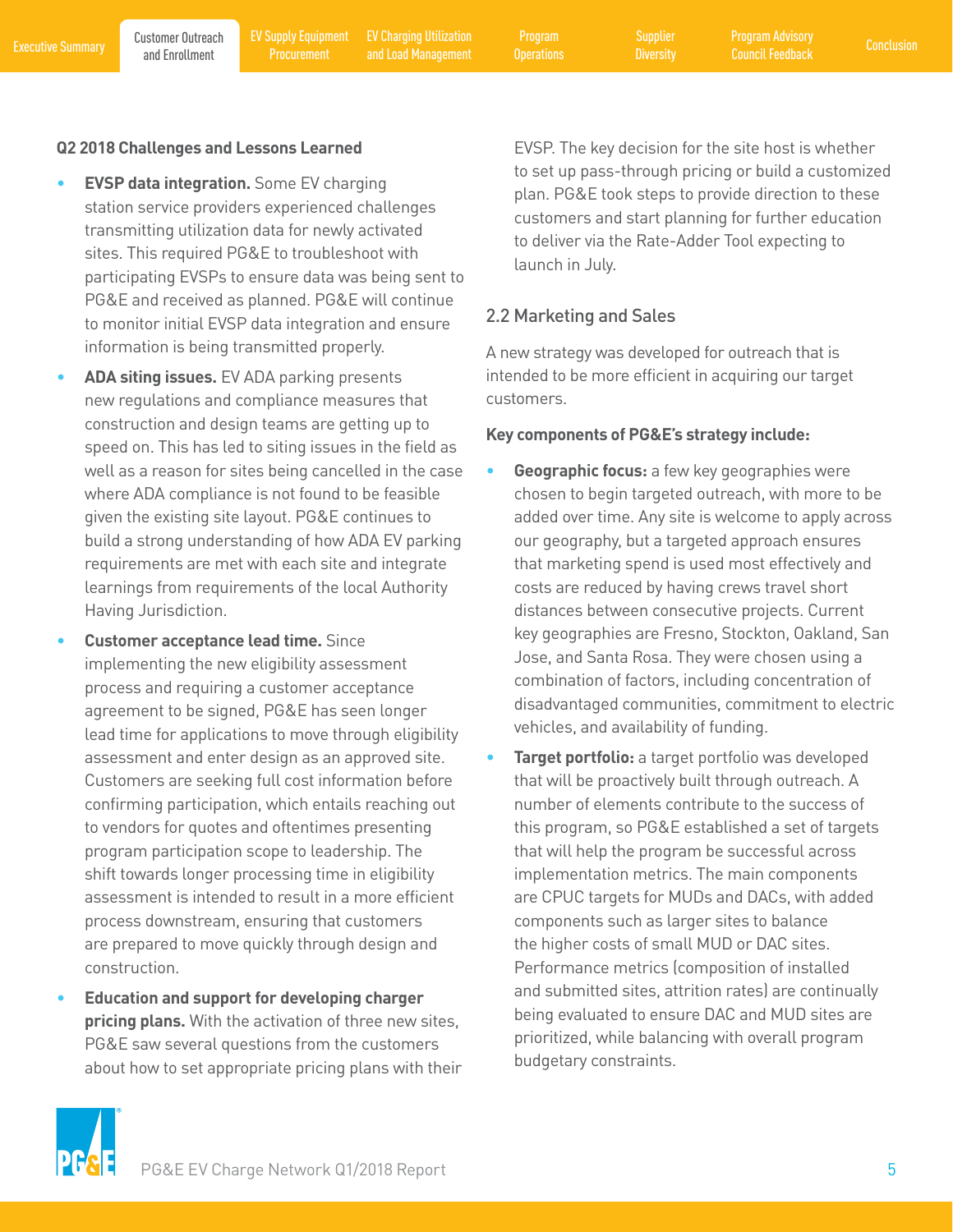**Procurement** 

[Executive Summary](#page-2-0) Poustomer Outreach [EV Supply Equipment](#page-8-0) EV Charging Utilization Program Supplier Program Advisory<br>Executive Summary and Enrollment Procurement and Load Management Operations Diversity Council Feedback Conc [EV Charging Utilization](#page-10-0)  and Load Management

Program

**[Diversity](#page-13-0)** 

Next steps include expanding our partnerships to increase adoption. Partners, especially on a local level, are key stakeholders to serve as advocates for promotion. Sample partners include local nonprofits/working groups, CCAs, local governments, and trade associations. They can be very helpful in providing venues for PG&E to discuss EVCN with their constituents, providing feedback on pain points that can be addressed as we continue customer conversations, and in some cases becoming customers themselves.

### 2.3 Online Tools & Resources

In Q2 of 2018, PG&E enhanced the EV Charge Network program website with new and updated information, as well as tools and resources to assist customers in their decision-making process. Key accomplishments for the quarter are described below:

- The website now hosts an integrated cost calculator tool that helps customers understand the incentives and ownership options they are eligible for, and projects one-time and annual program costs for each ownership option based on inputs that the customer selects. Customers can use PG&E's established ranges for each cost, or can enter costs provided in vendor quotes. Customers can edit their cost inputs to understand their obligations under different scenarios.
- PG&E developed a Rate Adder Tool to help customers implement their pricing for drivers if they select the Pass-Through pricing option. In

this option, drivers receive the A-6 or A-10 timeof-use (TOU) rate for the time during which they choose to plug in. The tool will allow customers to calculate a "rate adder", which will distribute the non-energy charges on the customer's rate (e.g. demand charge, customer charge) among the estimated electricity consumed from the chargers as a dollar per kilowatt-hour amount. This adder can be added directly to the customer's TOU energy rates implemented at the chargers, to be passed through to drivers. This will allow customers to more accurately recover the total amount of their energy bill from drivers. The tool will be available on PG&E's website in Q3 2018.

• PG&E also completed a competitive solicitation process for the creation of a Total Cost of Ownership (TCO) Tool. The goal of the TCO Tool is to accelerate EV ownership cost research time by providing residential customers with a tool that is quick, easy to use, and provides an accurate cost breakdown for owning an EV. The tool will capture total cost of ownership, available EV incentives, a range confidence tool, and a utility rate component. PG&E will launch the tool by the end of 2018.

### 2.4 Customer Experience and Satisfaction

PG&E is developing a customer satisfaction survey to be distributed to program participants after project completion. PG&E will report on this feedback when data is available and continue to respond to customer feedback through real-time process improvements.

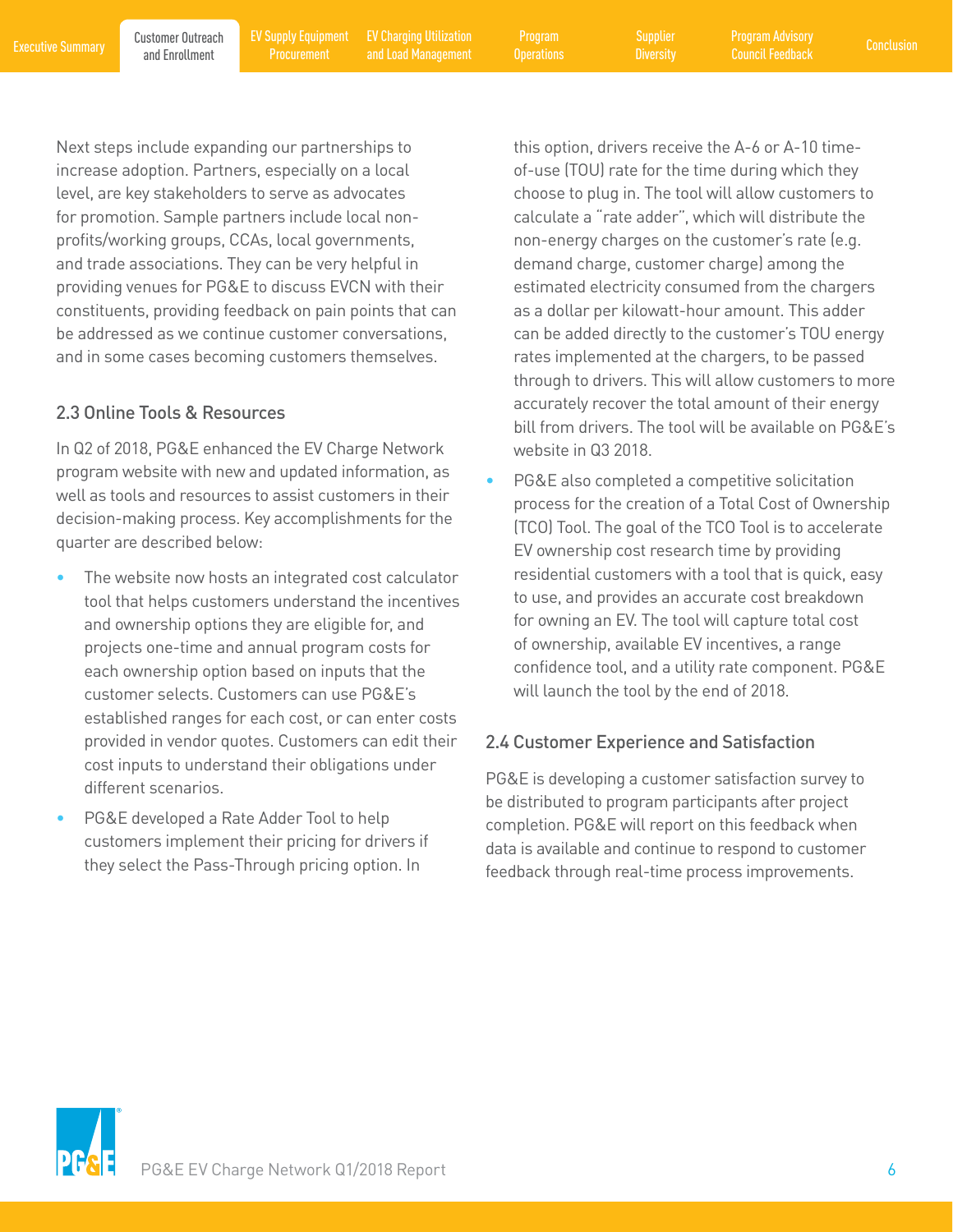<span id="page-8-0"></span>[Executive Summary](#page-2-0) Customer Outreach EV Supply Equipment EV Charging Utilization Program Supplier Program Advisory<br>Executive Summary and Enrollment Procurement and Load Management Operations Diversity Council Feedback Concl [EV Charging Utilization](#page-10-0)  and Load Management

Program

**[Diversity](#page-13-0)** 

### 3. Electric Vehicle Supply Equipment Procurement

### 3.1 Procurement Process

PG&E is conducting both a Request for Qualification (RFQ) and Request for Proposal (RFP) process to determine eligible EVSE packages that will be available to customers through the EV Charge Network program. The RFQ qualifies EV charging station vendors for the EV Charge Owner option and occurs on a quarterly basis. Vendors will continue to have the option to qualify EVSE packages every 3 months with quarterly RFQs. PG&E leveraged the RFP to qualify EV charging station vendors for the EV Charge Sponsor option, those that PG&E will own.

EVSE packages are inclusive of EVSE hardware, software, and network services. As in past quarters, the quarterly RFQ will identify additional vendors that offer EVSE packages that meet PG&E's minimum hardware, software, and network requirements. PG&E does not limit the list of vendors; all vendor EVSE packages that meet the minimum requirements will be approved.

### 3.2 RFQ – EV Charge Owner Options

Through the quarterly RFQ evaluation process, 19 vendors are currently approved under the Charge Owner option. The approved EVSE packages, including hardware, software, and network services are presented on PG&E's website to inform customers of vendor options, along with vendor contact information for further inquiry. Appendix C details the criteria all approved EVSE approved packages must meet.

In the first quarterly RFQ of 2018, 16 vendors expressed interest, four vendors applied, 1 new vendor was approved, and two existing vendors expanded their hardware offerings. The following are currently approved program vendors:

- ABM
- Andromeda Power LLC
- BTC Power (Broadband Telcom Power, Inc.)
- ChargePoint
- Electric MotorWerks, Inc.
- EV Connect
- EVBox
- EVoCharge LLC
- **EVSE LLC**
- Greenlots
- Kitu Systems
- Liberty Plug-ins
- National Car Charging
- Oxygen Initiative
- PowerFlex Systems
- SemaConnect, Inc.
- Shell New Energies
- Tellus Power Inc.
- Verdek

### 3.3 RFP – EV Charge Sponsor Options

Vendors approved through the first RFQ in 2017 were eligible for the RFP. The RFP is designed to select vendor(s) for the EV Charge Sponsor portion of the program. Under this option, program participants may request PG&E to install, own, and maintain up to 35% (2,625) of the EV charging ports deployed. The RFP process evaluates competitive price proposals for vendor EVSE packages to be offered under the EV Charge Sponsor option of the program. Vendors for the RFP must meet PG&E's minimum requirements for the RFQ process and will be evaluated on criteria including,

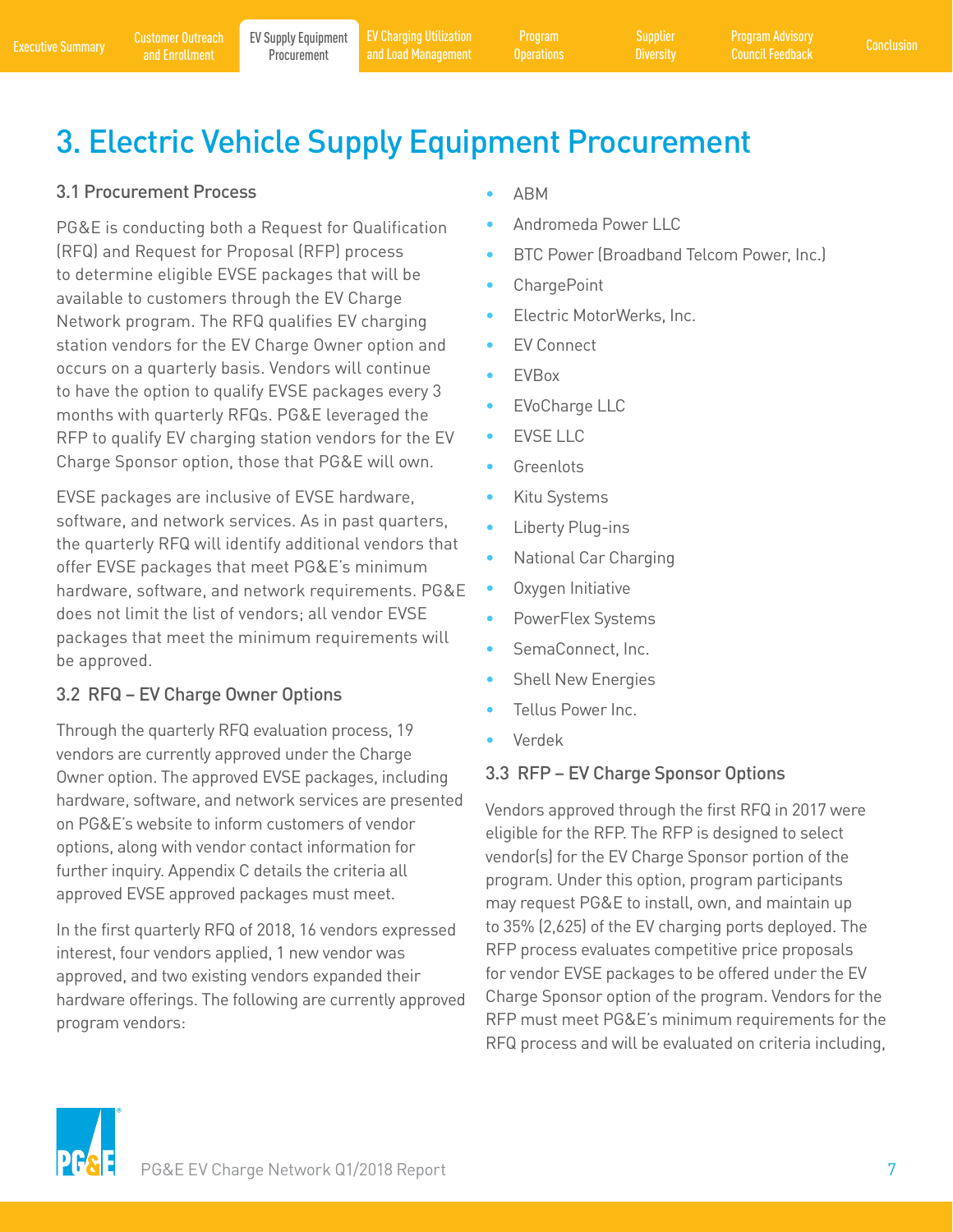but not limited to, price, quality of bid, supplier diversity, environmental commitment, and financial stability. PG&E has selected its first vendor, EVBox, through the RFP process and continues to evaluate remaining finalists.

### 3.4 Procurement Next Steps

The Q2 RFQ process concluded July 1, 2018 and the Q3 RFQ will commence on July 15th. This process occurs quarterly, allowing for new vendors to participate in the program and new EVSE packages to be considered. As part of the RFP process, PG&E continues to evaluate remaining finalist vendors for the EV Charge Sponsor option after making its first selection of EVBox.

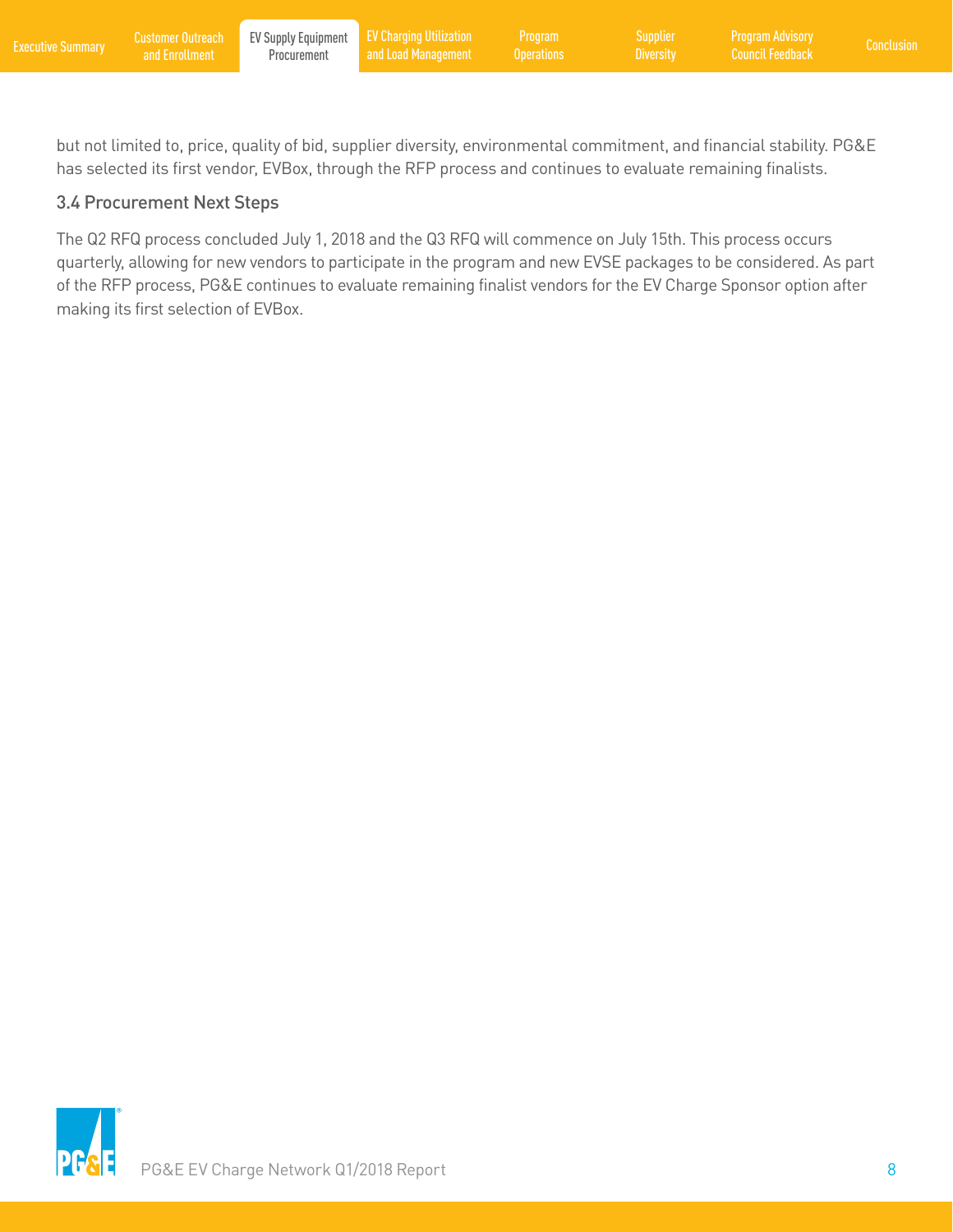<span id="page-10-0"></span>Customer Outreach EV Supply Equipment EV Charging Utilization Program Mark Supplier Program Advisory (Conclusion<br>[Executive Summary](#page-2-0) and Enrollment Procurement and Load Management Operations Diversity Council Feedback Conclu EV Charging Utilization and Load Management

Program

**[Diversity](#page-13-0)** 

### 4. Charger Utilization and Load Management

### 4.1 Charger Utilization

In the first half of 2018, the first three sites were activated and PG&E began receiving charger utilization data from each site's EV Service Provider (EVSP). All three active sites are located at workplaces, and one of the three sites is located in a disadvantaged community (DAC). Table 4.1 shows the summary of active sites for Q2 2018.

#### TABLE 4.1 SUMMARY OF ACTIVE SITES IN Q2 2018

|                                       | <b>NUMBER</b><br>OF SITES | <b>NUMBER</b><br>OF PORTS |
|---------------------------------------|---------------------------|---------------------------|
| <b>PROPERTY TYPE</b>                  |                           |                           |
| <b>Workplace</b>                      | 3                         | 34                        |
| <b>MUD</b>                            | N                         | Λ                         |
| <b>DISADVANTAGED COMMUNITY STATUS</b> |                           |                           |
| <b>In DAC</b>                         | 1                         | 12                        |
| <b>Outside DAC</b>                    | 2                         | 22                        |
| <b>DETAILED BREAKDOWN</b>             |                           |                           |
| <b>Workplace in DAC</b>               | 1                         | 12                        |
| <b>Workplace outside of DAC</b>       | 2                         | 22                        |
| <b>MUD in DAC</b>                     | N                         | Λ                         |
| <b>MUD outside of DAC</b>             | Λ                         | Λ                         |

The three sites active in Q2 2018 had mixed levels of utilization during their first few months. Since all three active sites are located at workplaces, the load profile shows most charging occurring during the day, with a peak around 10 am and charging leveling off in the afternoon with an average plugged in time of 2.5 hours.

The early data shows some initial pricing trends. One of the sites is providing free charging as its custom pricing structure, and thus the data shows that many drivers had a charging session at zero cost. Another site is using a congestion pricing schedule that increases costs after the first couple of hours plugged-in. While there are some

outliers, the large majority of charging sessions were zero or low cost for drivers.

PG&E saw successful operations in Q2 2018, with charger uptime reported as greater than 99 percent. The minor outages that occurred were reported as network or communications errors.

As PG&E has only received data on 3 total sites, we intend to provide the following metrics when more data becomes available:

- Utilization rate by site
- kWh usage by price
- Average plugged in time, charging duration, charging power level

### 4.2 Load Management Plan

Program participants who select the custom pricing option will be required to participate in a load management plan to maintain the intent of a time-ofuse rate in shifting energy consumption to times of low demand, and away from times of peak demand. PG&E will leverage its demand response (DR) pilots to call events to ask program participants to both increase and decrease EV charging load at certain times. In Q2 2018, PG&E developed customer materials and finalized implementation details. PG&E plans to begin enrolling active sites that choose to do custom pricing in the Load Management Plan in Q3 2018.

### 4.3 Load Management Data

As data is made available, we intend to provide data on Load Management Plan enrollment, events, and load impacts.

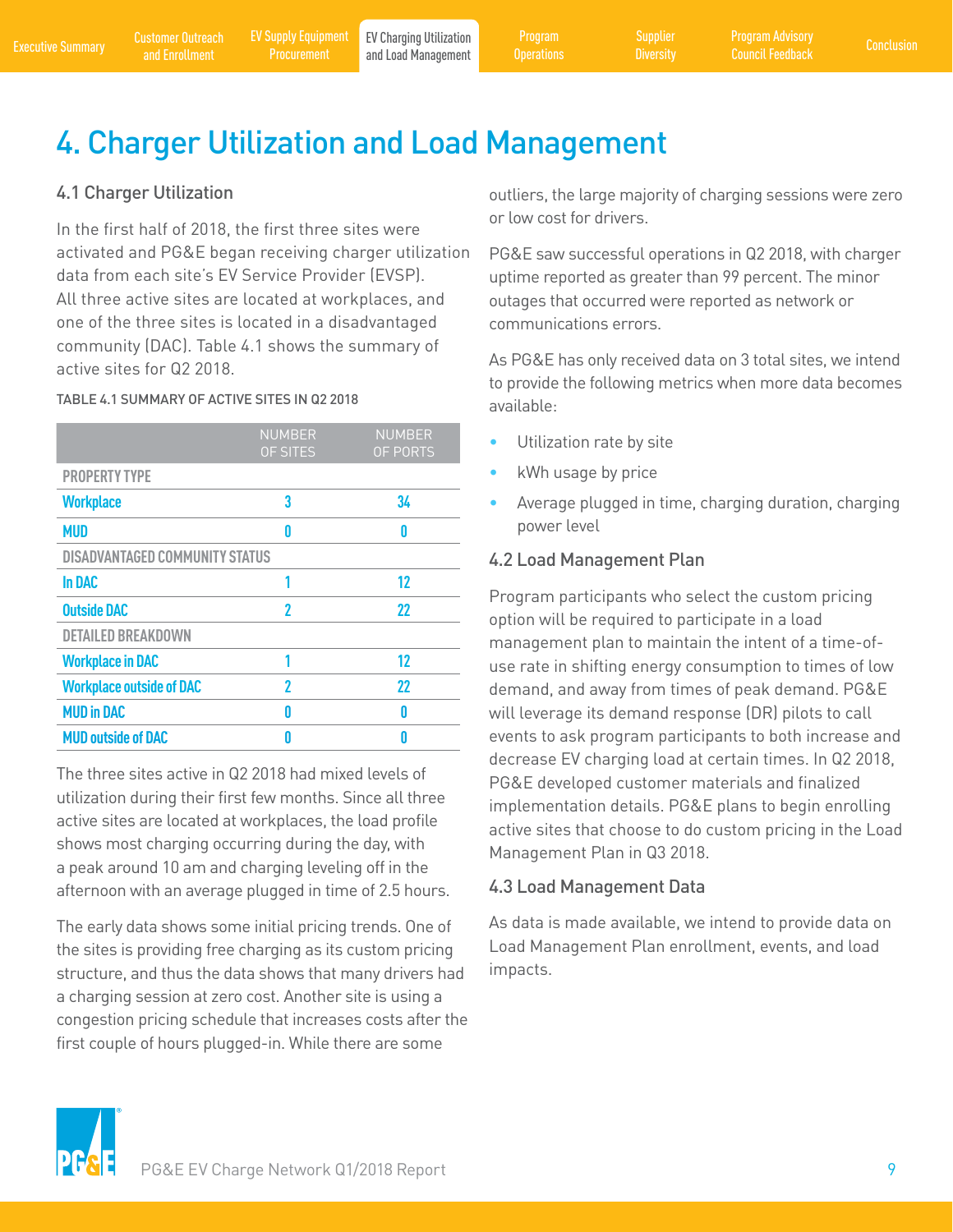<span id="page-11-0"></span>

### 5. Program Operations

### 5.1 Summary of Approved Sites

Once an application is received, PG&E reviews the site for eligibility, evaluating site feasibility based on criteria including available electrical capacity, number of chargers to be installed, environmental risks, and estimated project costs on a per-port basis. If a site passes this eligibility review and a conceptual design of charger layout is approved by the program participant, it is approved for EVCN participation and is moved into design and pre-construction phases.

As of the end of Q2 2018, PG&E had received 256 applications, 56 of which have been approved as eligible for EVCN program participation. The program will install a minimum of 20% of sites at multi-unit dwellings (MUD) and 15% in disadvantaged communities. Figure 5.1 depicts the breakdown of property type, disadvantaged community status, and program participation for applications approved through Q2.

#### TABLE 5.1 APPROVED PROGRAM PARTICIPANT PROFILE

|                                       | <b>NUMBER OF</b><br><b>SITES</b> | <b>PERCENT OF</b><br><b>SITES</b> |
|---------------------------------------|----------------------------------|-----------------------------------|
| <b>PROPERTY TYPE</b>                  |                                  |                                   |
| <b>MUD</b>                            | 22                               | 39%                               |
| <b>WORKPLACE</b>                      | 34                               | 61%                               |
| <b>DISADVANTAGED COMMUNITY STATUS</b> |                                  |                                   |
| <b>Disadvantaged Community</b>        | 7                                | 13%                               |
| <b>Other PG&amp;E Territory</b>       | 49                               | <b>87%</b>                        |
| <b>PROGRAM PARTICIPATION</b>          |                                  |                                   |
| <b>EV Charge Owner</b>                | Щ.                               | <b>79%</b>                        |
| <b>EV Charge Sponsor</b>              | 12                               | 21%                               |

### 5.2 Construction

As soon as a project is approved for participation in the EV Charge Network program, PG&E assigns a project manager to connect with the customer and guide the site from design to activation. This includes coordinating with one of PG&E's competitively selected Engineer, Procure and Construct (EPC) vendors to complete the design, permitting, and construction for EV charging sites.

In Q1 2018, PG&E finalized a partnership with Black & Veatch and Cupertino Electric to complete design and construction for the program. In Q2, Cupertino Electric completed construction of five projects comprised of four EV Charge Owner and one EV Charge Sponsor sites. Black & Veatch completed six designs but have been delayed in construction. PG&E also continues to work with an internal crew.

At the end of Q2 2018, PG&E had a pipeline of 43 approved sites which represents 637 ports<sup>3</sup> and provides a pipeline of construction through September 2018.

### 5.3 Operational Metrics

Through the end of Q2 2018, PG&E had completed installation of 7 sites for the EVCN program. The following metrics reflect construction and installation of approved sites through June 30, 2018.

#### TABLE 5.2 SUMMARY OF NUMBER OF PORTS AND INSTALLATION

| Number of total ports approved             | 637                  |
|--------------------------------------------|----------------------|
| Number of ports installed                  | 80                   |
| Average number of ports approved per site  | 15                   |
| Average number of ports installed per site | 11                   |
| Average time for each installation step    | Insufficient data to |
| Average total installation time            | report in Q2 2018    |

3. This excludes approved sites considered "at risk" of being waitlisted or cancelled.

FIGURE 5.2 NUMBER OF PORTS INSTALLED BY EVSE MAKE AND MODEL

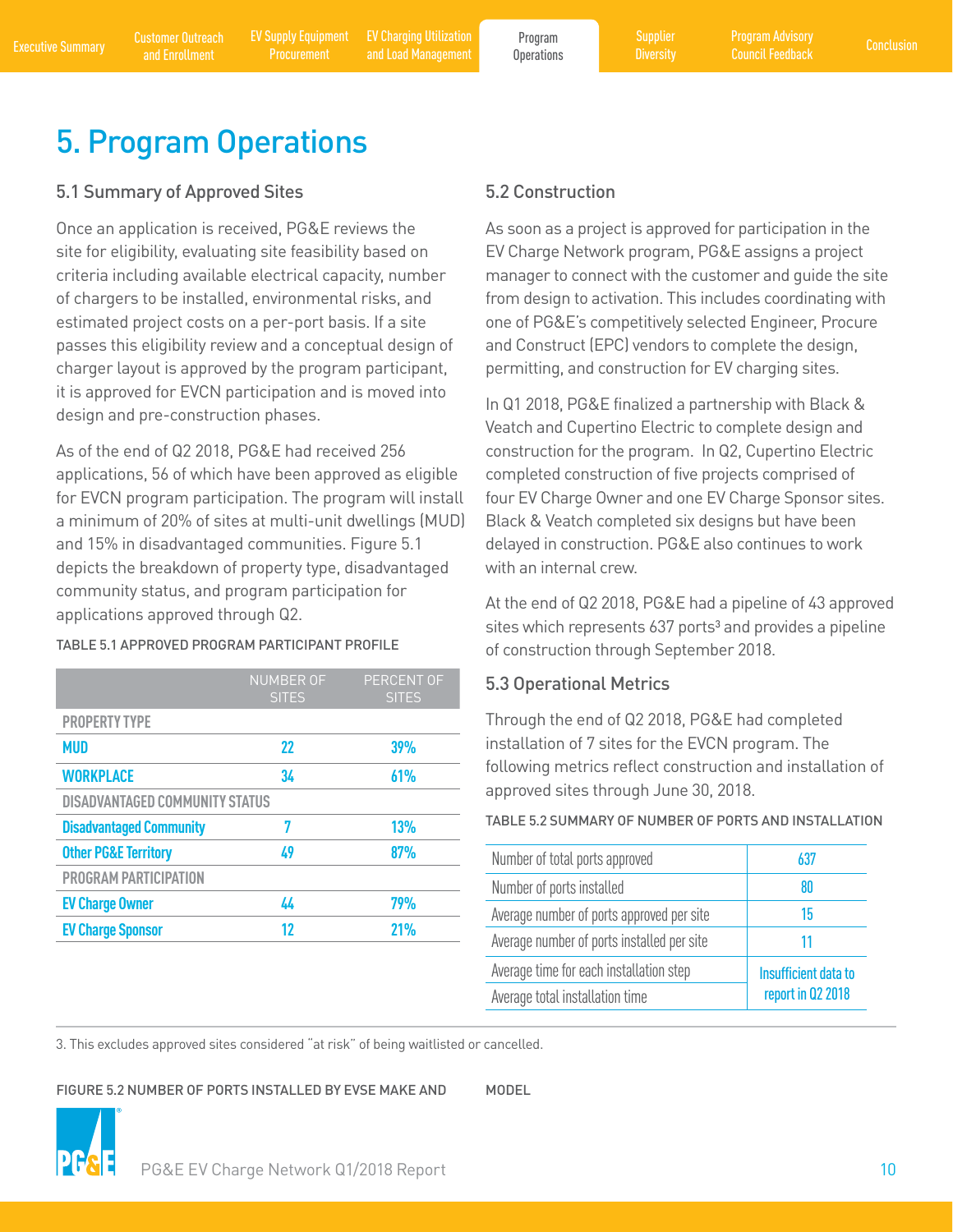| <b>Executive Summary</b> | and Enrollment | Procurement | Customer Outreach EV Supply Equipment EV Charging Utilization<br>and Load Management | Program<br>Operations | <b>Supplier</b><br><b>Diversity</b> | Program Advisory<br><b>Council Feedback</b> | Conclusion |
|--------------------------|----------------|-------------|--------------------------------------------------------------------------------------|-----------------------|-------------------------------------|---------------------------------------------|------------|
|                          |                |             |                                                                                      |                       |                                     |                                             |            |

### 5.4 Program Costs

In Q2 2018, PG&E spent \$ 3,636,345 for a total program spend of \$12,773,059 out of the \$130 million



authorized budget. Figure 5.3 details Q2 program spend for each of the categories, Administration and Program Implementation; Marketing, Education, and Outreach; IT Projects; Engineering and Construction, and Procurement. Table 5.4 provides a summary of anticipated 2018 spend, 2018 program costs year to date and percent of alllocated 2018 budget spent.

#### TABLE 5.4 SUMMARY OF 2018 PROGRAM SPEND

### Total Program Cost through Q2 68% **\$8,826,650** \$6,002,411 68% **\$6,002,411** 68% Average Cost per Site (including TtM4, BtM5, & Rebate)  $$140,000$   $$135,367$  97% Average Cost per Port (including TtM, BtM, & Rebate) **\$14,000** \$13,537 \$13,537 \$13,537 \$13,537 \$13,537 \$13,537 \$13,537 \$13,537 \$13,537 \$13,537 \$13,537 \$13,537 \$13,537 \$13,537 \$13,537 \$13,537 \$13,537 \$13,537 \$13,537 \$13,537 Charger Cost per Port N/A N/A N/A N/A  $\bullet$   $\bullet$   $\bullet$   $\bullet$  N/A N/A Total Rebate Reserved \$2,920,648 \$19.550 1%

4. TtM: to the meter

5. BtM: Behind the meter



### FIGURE 5.3 EVCN Q2 2018 PROGRAM SPEND

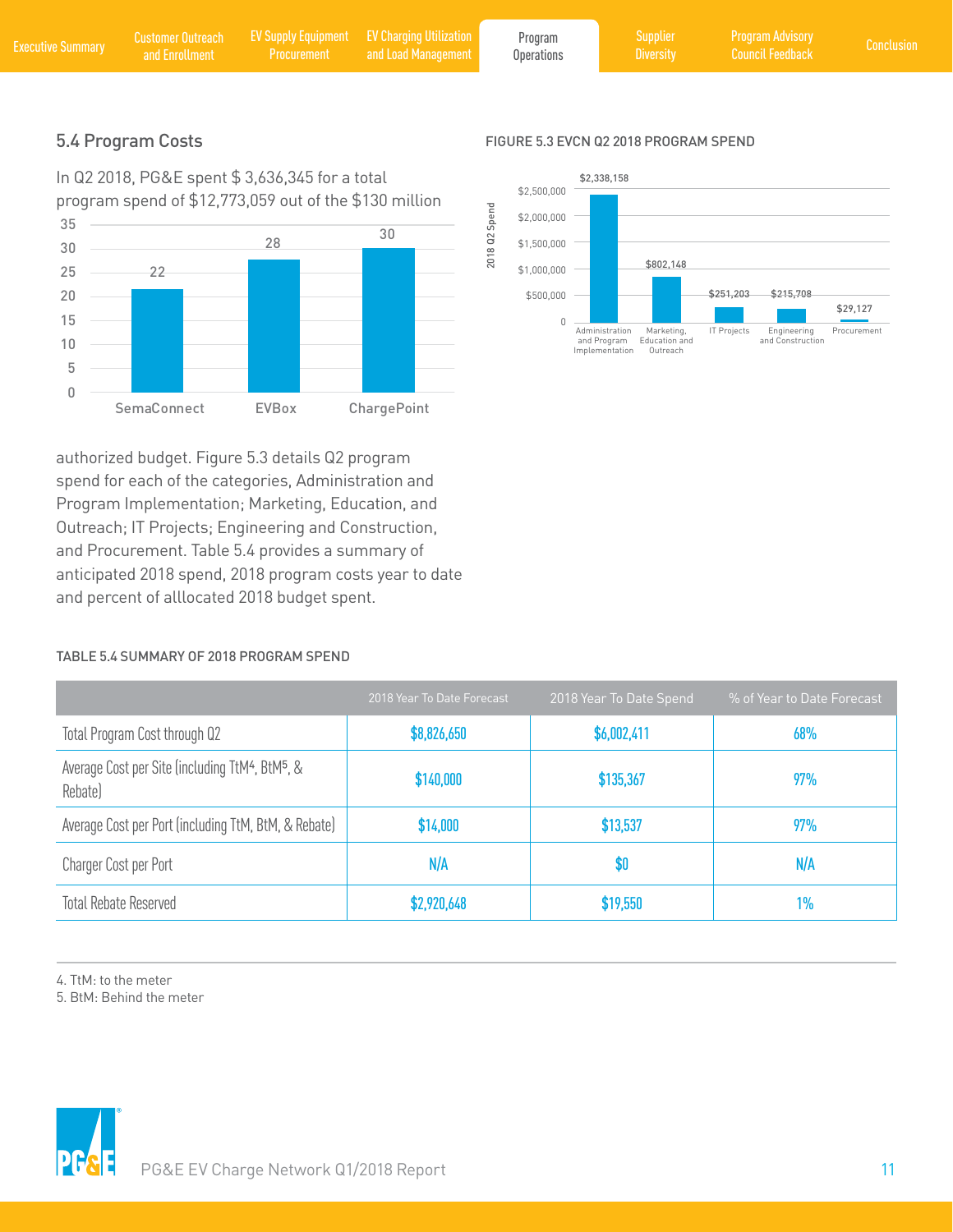<span id="page-13-0"></span>[Executive Summary](#page-2-0) Customer Outreach [EV Supply Equipment](#page-8-0) EV Charging Utilization Program Supplier Program Advisory<br>Executive Summary and Enrollment Procurement and Load Management Operations Diversity Council Feedback Concl [EV Charging Utilization](#page-10-0)  and Load Management

Program

Supplier **Diversity** 

### 6. Supplier Diversity

PG&E is committed to diversity in the workplace and with the companies with which we do business. Our Supplier Diversity program provides vital opportunities for businesses owned by women, minorities, service-disabled veterans and lesbian, gay, bisexual and transgender (LGBT) individuals. Supplier diversity will be scored as part of the RFQ and RFP process for the EV Charge Program and will be incorporated in any contracts for services as part of this program.

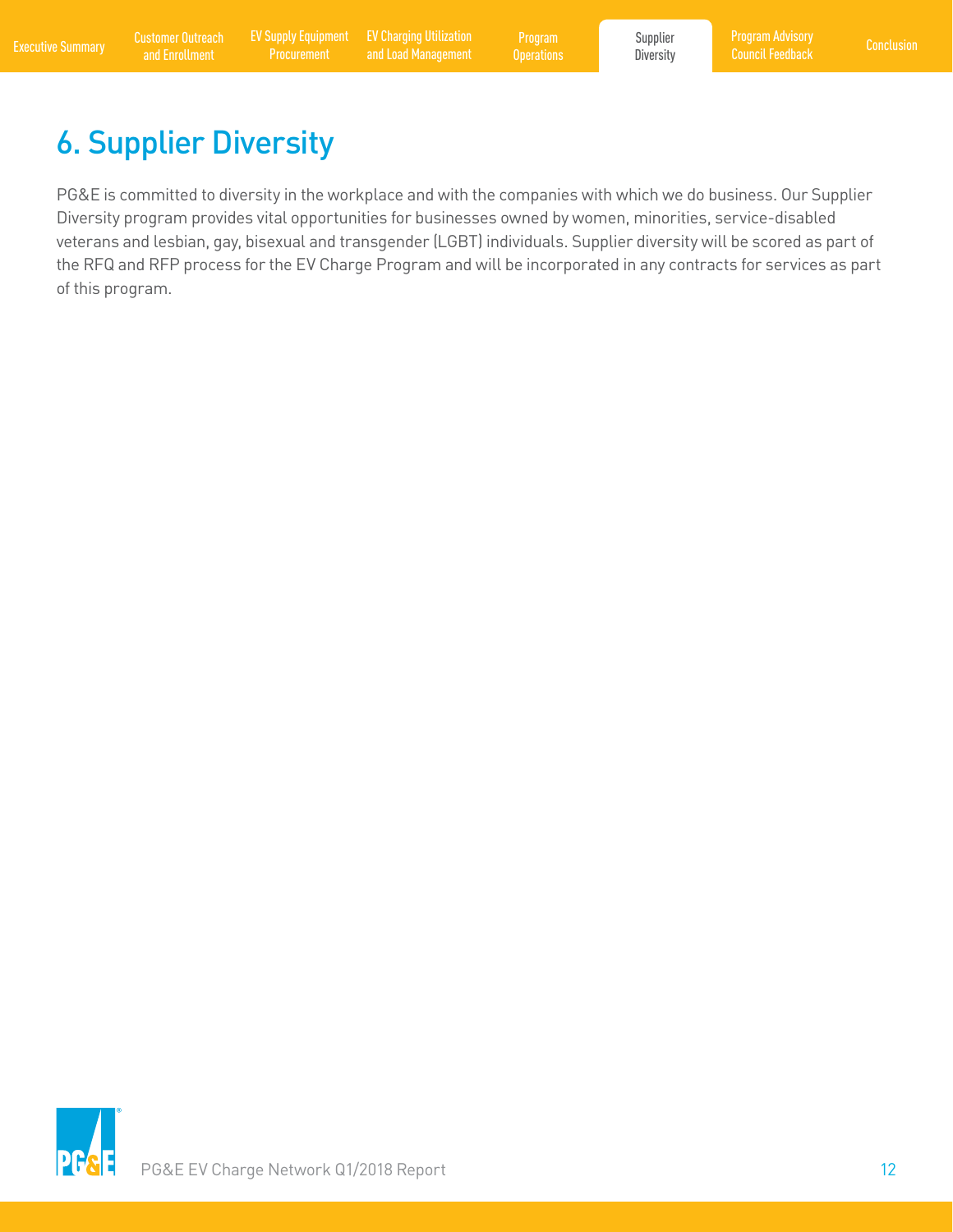<span id="page-14-0"></span>[Executive Summary](#page-2-0) Customer Outreach [EV Supply Equipment](#page-8-0) EV Charging Utilization Program Supplier Rogram Advisory<br>Executive Summary and Enrollment Procurement and Load Management Operations Diversity Council Feedback Conclu [EV Charging Utilization](#page-10-0)  and Load Management

Program **[Operations](#page-11-0)**  Supplier

### 7. Program Advisory Council Feedback

The second PAC meeting of 2018 was held on June 20, 2018 and included a diverse group of stakeholders. Twenty-six organizations attended, including representatives from the EV charging station industry, non-profits, government entities and community choice aggregators. The table below describes the distribution of the stakeholders present at the meeting.

PG&E captured stakeholder comments during the meeting and also collected feedback by email submission after the meeting. PG&E has provided responses to the questions and comments in the Appendix.

### TABLE 7.1 – DISTRIBUTION OF PG&E PAC MEMBERS

| ORGANIZATION TYPE                         | <b>NUMBER OF PARTICIPANTS</b> |
|-------------------------------------------|-------------------------------|
| <b>Electric Vehicle Service Providers</b> | 8                             |
| <b>Non Profit</b>                         | 4                             |
| Government                                |                               |
| CCA                                       | 3                             |
| <b>Industry Group</b>                     | h                             |
| <b>TOTAL</b>                              | 32                            |

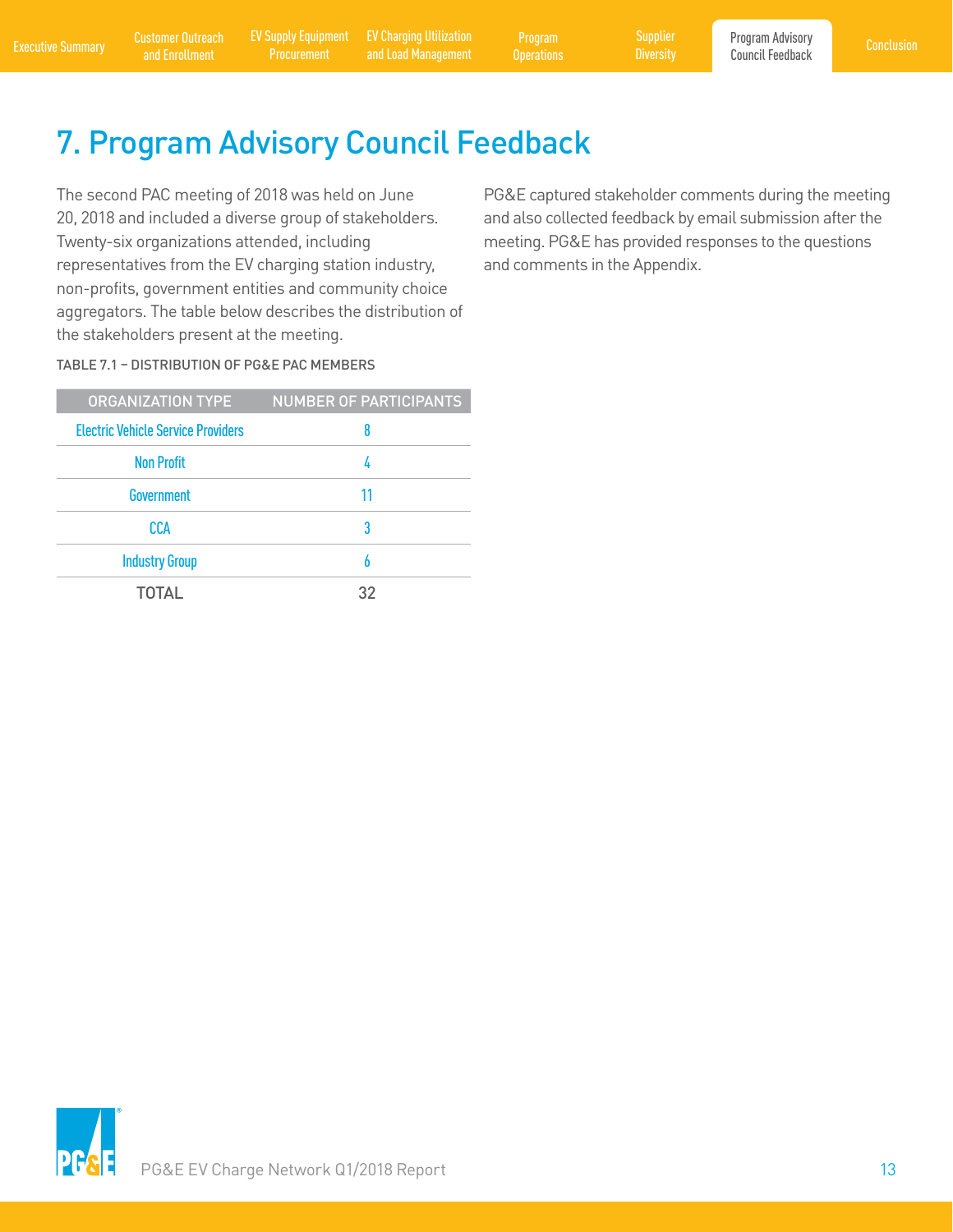Program **[Operations](#page-11-0)** 

### <span id="page-15-0"></span>8. Conclusion

At the end of Q2, PG&E had completed construction of 7 sites with a total of 80 ports installed. The program has approved a total of 56 applications, confirming 637 ports that are working through design and will be moving into construction in the second half of 2018. A total of three sites were activated through the end of Q2, providing PG&E with preliminary utilization data that will contribute to driver behavior insights through the end of 2018. PG&E continues to identify opportunities for process improvement while ensuring a positive customer experience.

PG&E values the feedback and input stakeholders have provided through the Program Advisory Council meetings, and looks forward to continued collaboration with participants.

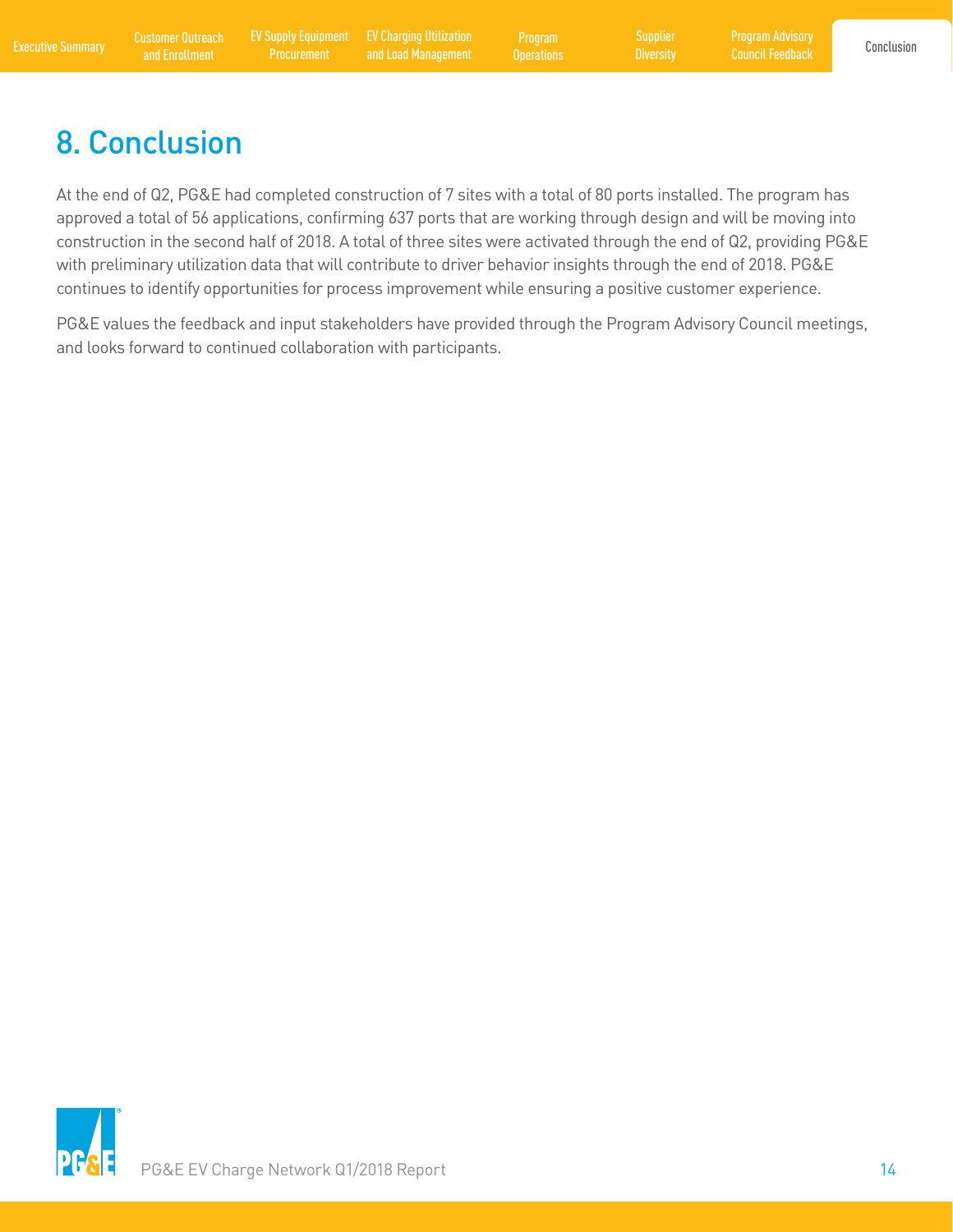### <span id="page-16-0"></span>9. Appendix

### 9.1 Summary of Program Advisory Council Comments and PG&E Response

The following PAC members provided comments during or after the meeting:

| PAC MEMBER NAME      | PAC MEMBER ORGANIZATION                             |
|----------------------|-----------------------------------------------------|
| Liam Weaver          | California Public Utilities Commission              |
| Aleka Seville        | Sonoma County Regional Climate Protection Authority |
| Nina Robertson       | Earthjustice                                        |
| Julie Blunden        | EVgo                                                |
| Bonnie Datta         | <b>Siemens</b>                                      |
| Philip Kreycik       | The Cadmus Group                                    |
| <b>Audrey Neuman</b> | California Public Utilities Commission              |
| Christina Jaworski   | Santa Clara Valley Transportation Authority         |
| Phil Villagomez      | <b>Shell New Energies</b>                           |
| Lillian Rafi         | <b>Small Business Utility Advocates</b>             |

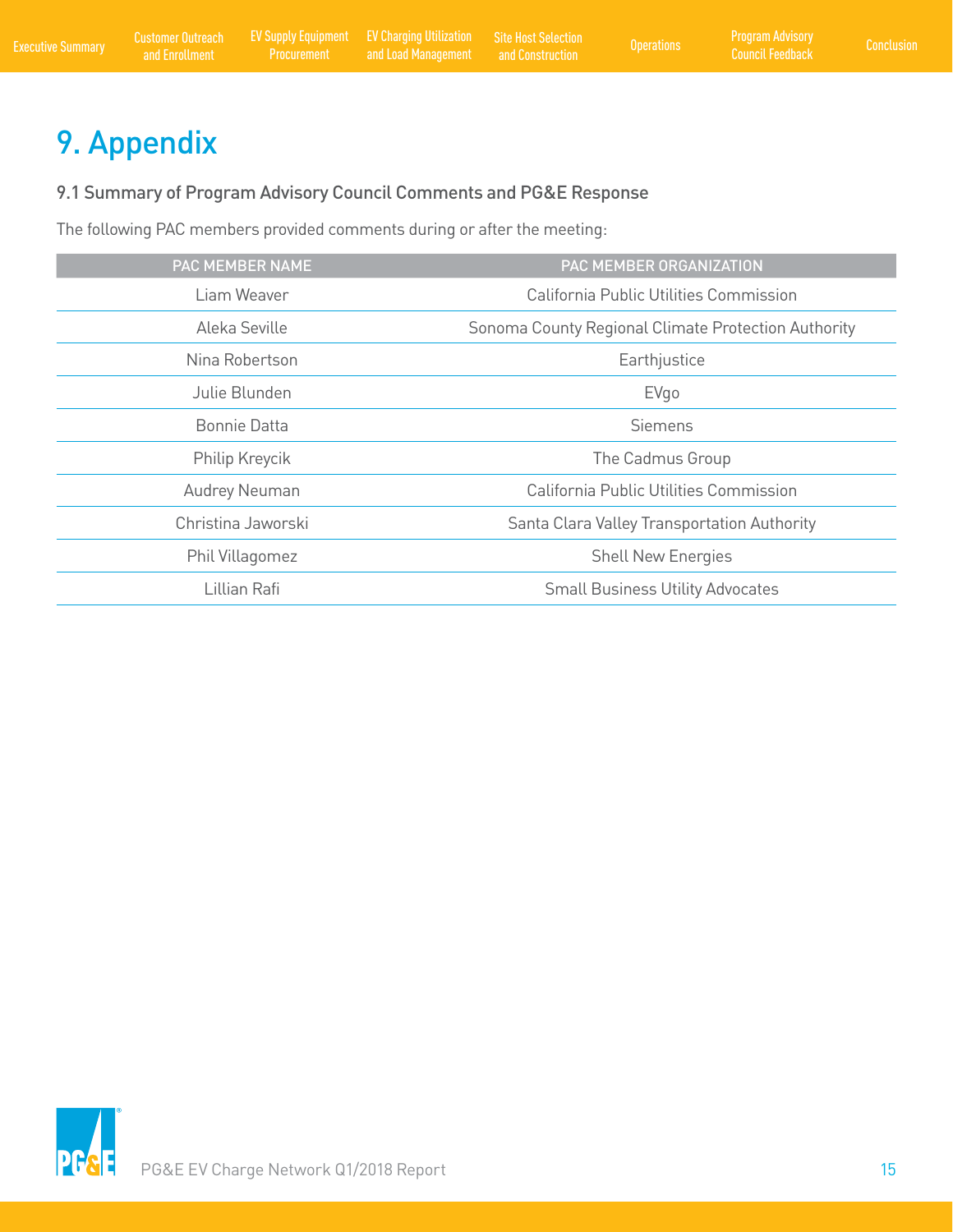### <span id="page-17-0"></span>9.2 Direct Program Advisory Comments

The table below describes the comments received from PAC members and PG&E's response.

### A. Marketing, Education and Outreach

| <b>QUESTION</b>                                                                                                                                                                                                                                        | <b>PG&amp;E RESPONSE</b>                                                                                                                                                                                                                                                                       |
|--------------------------------------------------------------------------------------------------------------------------------------------------------------------------------------------------------------------------------------------------------|------------------------------------------------------------------------------------------------------------------------------------------------------------------------------------------------------------------------------------------------------------------------------------------------|
| Why did PG&E select the specified geographies to target<br>for the customer acquisition strategy? Is PG&E partnering<br>with Santa Rosa?                                                                                                               | The customer (program participant) will always<br>be the customer of record with PG&E and will pay<br>the electricity bill. Program participants have the<br>opportunity to recover all or a portion of these costs<br>through driver pricing.                                                 |
| Does the early spike in applications correlate to website<br>launch?                                                                                                                                                                                   | Stockton and Fresno were selected to support the<br>program's disadvantaged community target. PG&E<br>is implementing more of a strategic partnership with<br>Santa Rosa to support the rebuild effort.                                                                                        |
| Does PG&E have outreach strategies that have proven<br>successful in disadvantaged communities?                                                                                                                                                        | It is too soon to point to any specific tactics that have<br>been successful in disadvantaged communities.<br>We are exploring the opportunity to pair EVCN with<br>other incentives, partnering with CCAs and other<br>organizations.                                                         |
| Will PG&E be doing outreach to other regions after these<br>targeted geographies?                                                                                                                                                                      | Yes, we will be adding more geographies as we want to<br>serve our entire geography and we have multiple years<br>to reach various regions.                                                                                                                                                    |
| What other barriers to participation is PG&E seeing in<br>addition to sites being cost prohibitive?                                                                                                                                                    | The inability for sites to meet 10 port minimum is often a<br>barrier to eligibility.                                                                                                                                                                                                          |
| Regarding the reason for waitlist being customer<br>unresponsiveness, what processes does PG&E have in<br>place to ensure that project managers are responding to<br>site hosts in a timely manner and are actively engaged in<br>project development? | PG&E does have key performance indicators to ensure<br>project managers are responding to customers in<br>a time efficient manner. We have had an issue with<br>customers not responding to PG&E, but overall PG&E<br>project managers have been thoroughly engaged in<br>project development. |

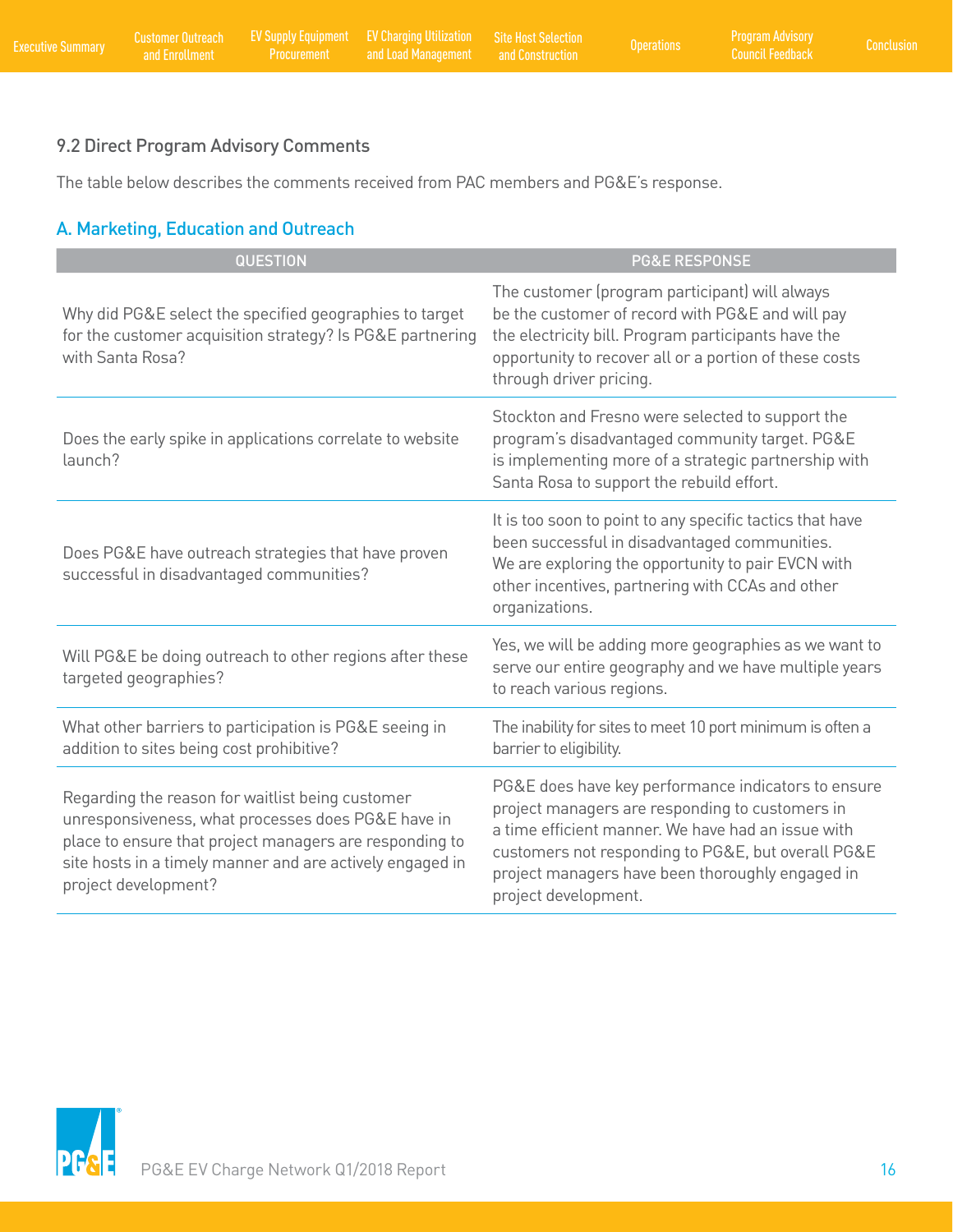EV Charging Utilization Site Host Selection<br>
and Load Management and Construction Construction

| u | u |  |
|---|---|--|

At what point in the new eligibility assessment process does the site host indicate their hardware choice and supply that to PG&E? What formal process will be utilized to notify the vendor that they have been selected?

#### QUESTION PG&E RESPONSE

PG&E has developed a charger selection form that we provide to the customer in the customer acceptance packet. We do not require a hard deadline for this, or for it to be completed as part of program acceptance, but this is something that will be completed after acceptance, once the customer begins working with the project manager on finalizing design.

### B. Construction

| <b>COMMENT</b>                                                                                                                          | <b>PG&amp;E RESPONSE</b>                                                                                                                                                                                                                         |
|-----------------------------------------------------------------------------------------------------------------------------------------|--------------------------------------------------------------------------------------------------------------------------------------------------------------------------------------------------------------------------------------------------|
| Can PG&E provide quotes on charger installation from the<br>selected contractors to site hosts so they can get a sense<br>of this cost? | One of PG&E's contractors has provided an installation<br>cost at about \$700 per port. Customers can work<br>with their project manager to get further information<br>including a quote from the second contractor as they<br>are interested.   |
| Why are there so many ports projected to be installed in<br>San Ramon? How many sites are to service public transit?                    | PG&E receieved an application from a customer in<br>San Ramon that applied for many ports at a large site.<br>None of the chargers are for public transit. PG&E<br>will focus on public transit in SB350 standard review<br>projects.            |
| Does PG&E have any statistics around average wait time<br>for permits?                                                                  | Each jurisdiction has different processes and timelines<br>to get the required permits, but PG&E has experienced<br>a timeline of 2-10 weeks to obtain permits.                                                                                  |
| What is PG&E's experience working with local<br>governments when installing at a government workplace<br>site?                          | PG&E has not gone through the complete process with<br>a local government site yet.                                                                                                                                                              |
| Does PG&E advise on open vs proprietary chargers?                                                                                       | All chargers qualified and installed through the EVCN<br>program must be OCPP and OpenADR compliant.<br>PG&E will explore if additional requirements need to<br>be included in the future.                                                       |
| What results has PG&E seen from the approach of looking<br>at sites with excess transformer capacity?                                   | We have implemented a tool to assess transformer<br>capacity and transformer proximity to charger<br>installation location before encouraging a lead to<br>submit an application. This is a helpful approach to<br>bring in qualified customers. |

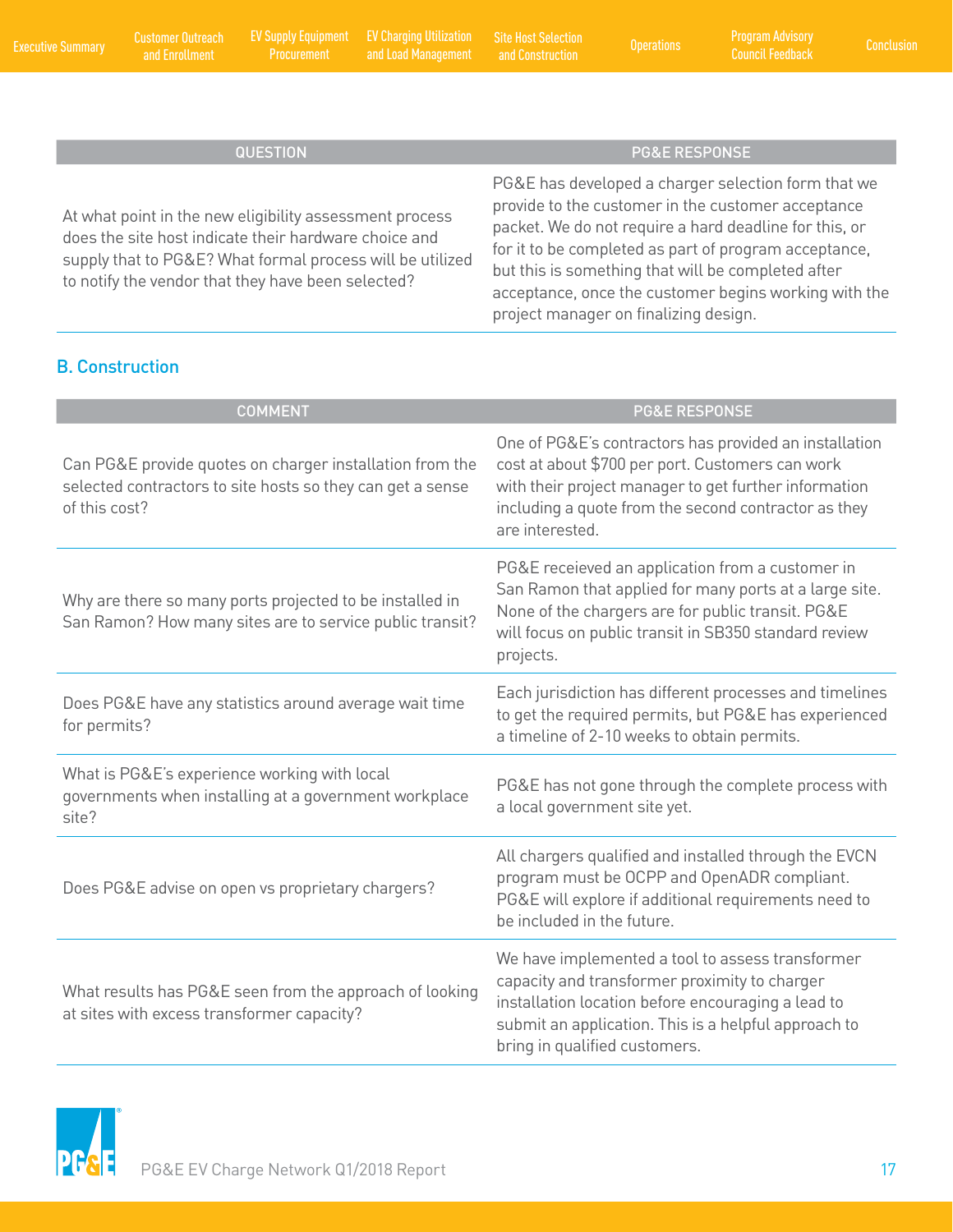### <span id="page-19-0"></span>10. Appendix B

PG&E has established a six step process that guides customers through the EV Charge Network program.

- **1. Info & Application:** Potential program participants apply online at www.pge.com/evcharge.
- **2. Eligibility Assessment:** PG&E reviews eligibility and site information, assessing costs and technical feasibility.
- **3. Design:** If the site is approved, the program participant selects their chargers, and PG&E sends the site design layout and easement for signature. If the program participant is an EV Charge Owner, they submit their proof of purchase for the chargers; if an EV Charge Sponsor, they submit their participation payment.
- **4. Construction:** PG&E builds the "make-ready" infrastructure to the parking spaces.
- **5. Activation:** Once construction is complete, chargers are installed, activated and inspected, and PG&E conducts data integration. If the program participant is an EV Charge Owner, PG&E issues the rebate
- **6. Utilization:** The chargers are maintained for the life of the program (10 years) by the program participant, in the case of EV Charge Owner; by PG&E, in the case of EV Charge Sponsor.